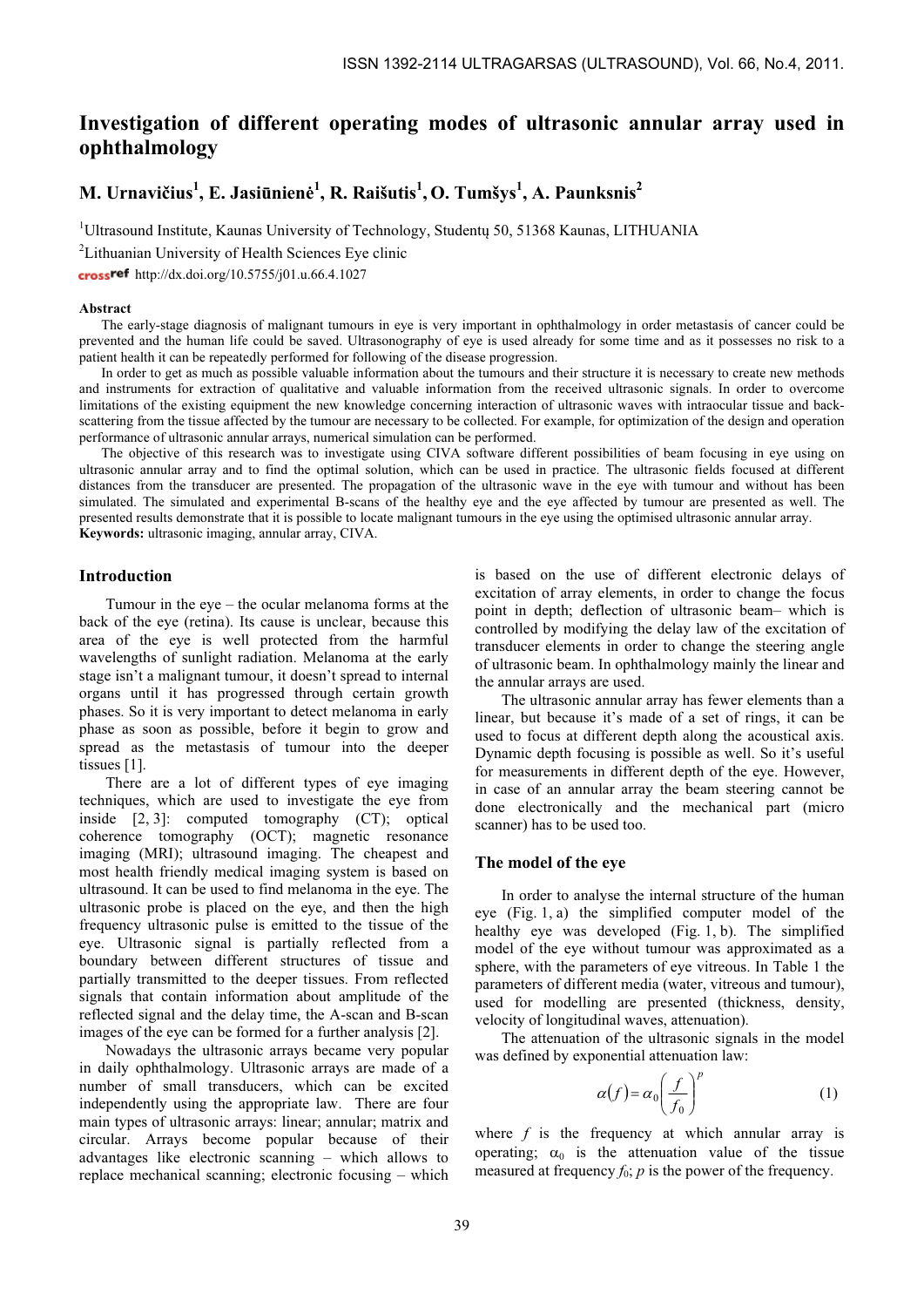## ISSN 1392-2114 ULTRAGARSAS (ULTRASOUND), Vol. 66, No.4, 2011.

Table 1.

|          | Density,<br>g/cm | Parameters of longitudinal wave          |                       |                              |                                                       |
|----------|------------------|------------------------------------------|-----------------------|------------------------------|-------------------------------------------------------|
|          |                  | Velocity of<br>longitudinal wave,<br>m/s | Attenuation,<br>dB/mm | Power of the<br>frequency, p | Frequency at<br>which attenuation<br>is measured, MHz |
| Vitreous |                  | 1525                                     | 0.06                  |                              |                                                       |
| Water    |                  | 1483                                     | O                     |                              |                                                       |
| Tumour   |                  | 1600                                     | 0,04                  |                              | 10                                                    |



Fig.1. a – The structure of the eye, b – the simplified computer model of the healthy eye

## The ultrasonic annular array

The geometry of the ultrasonic annular array used for modelling is shown in Fig. 2. It is an annular phased array, consisting of 6 rings. The outer radius of the array is 3,5 mm, the space between annular array elements was 0,1 mm and the radius of the central element was 1,5 mm.



Fig.2. Ultrasonic annular array used for modelling

The central frequency of the array is 10 MHz. The transducer was excited using the Gaussian shape pulse of 10 MHz with 85% bandwidth. The waveform of the excitation signal is presented in Fig.3.



Fig.3. Waveform of excitation signal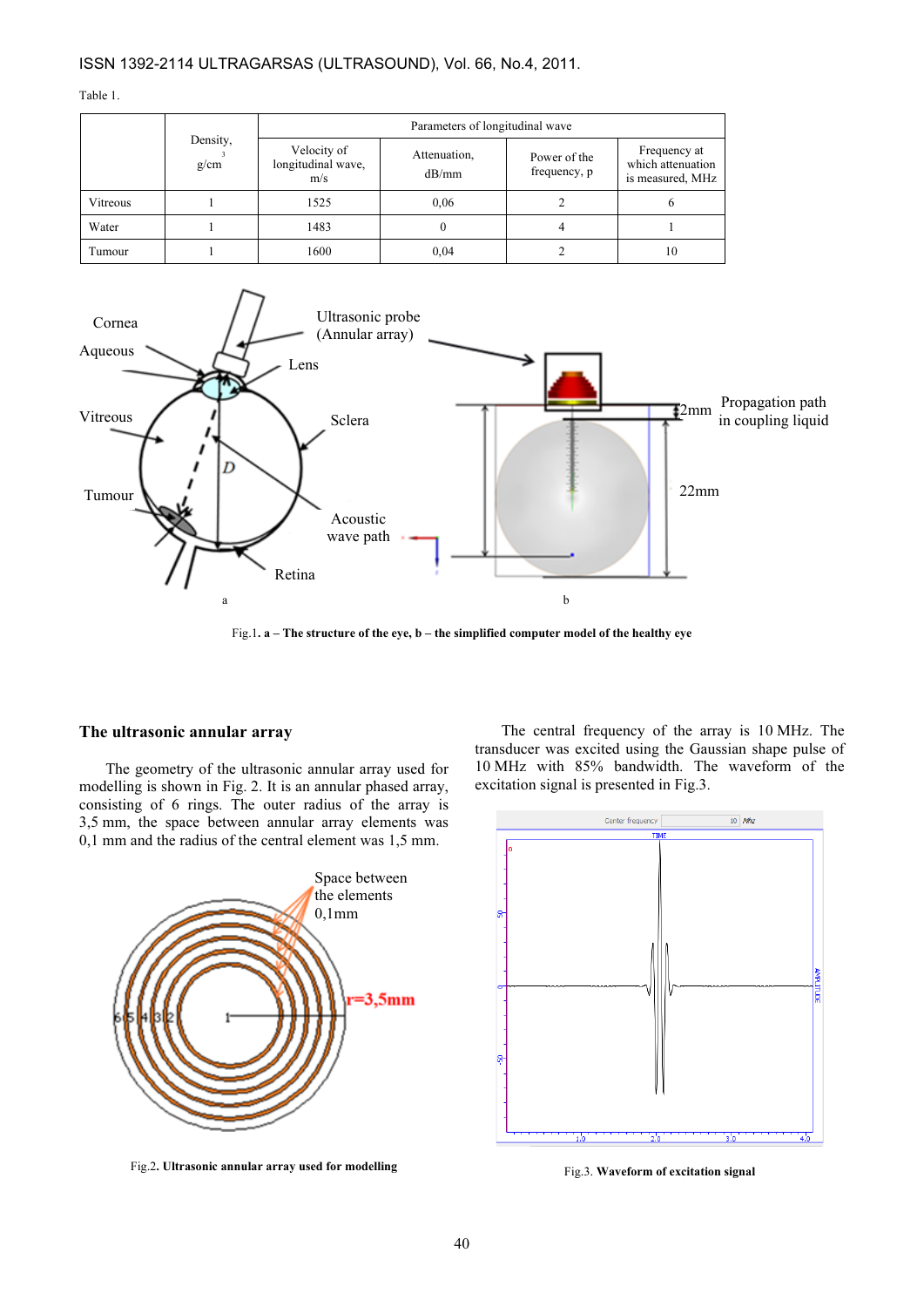## Modelling of ultrasonic fields

The modelling of ultrasonic fields in the emission mode was performed at different focal depths. The annular array was placed on the top of the specimen of the eye with 2 mm of coupling medium (water) in between. The annular array was focused at 15 mm (Fig. 4, a.) and 19 mm (Fig. 4, b.) and the transmitted fields were calculated.

The focal zones at -6 dB were calculated. Dimensions of it were the following: for the focal depth of 15 mm the focal zone was  $8,1x0,5$  mm, for the depth of 19 mm the focal zone was longer - 9,7x0,6 mm. It should be noticed that when the focus point is going deeper, the focal zone is getting longer.



Fig.4. Ultrasonic fields of annular array with different focal depth: a - 15mm; b - 19mm.

## Investigation of different reception patterns

Different reception patterns of the ultrasonic annular array were investigated. In emission mode all elements of the ultrasonic annular array were used, but in a receiving mode, two different modes were investigated. In the first case all elements were used to receive signals (Fig. 5, b), in the second case just the central element was used (Fig. 5, c).

In both cases the annular array was focused to 19 mm depth and the received ultrasonic fields were calculated. Comparison of ultrasonic fields using different reception patterns are presented in (Fig. 6.)

When all elements of the array are used for reception the received signal is stronger by 13 dB in comparison when only the central element is used for reception (Fig. 7.)



Fig.5. Emission and reception patterns: a – emission pattern, b – reception pattern with all active elements, c – reception pattern with one active element (central disk)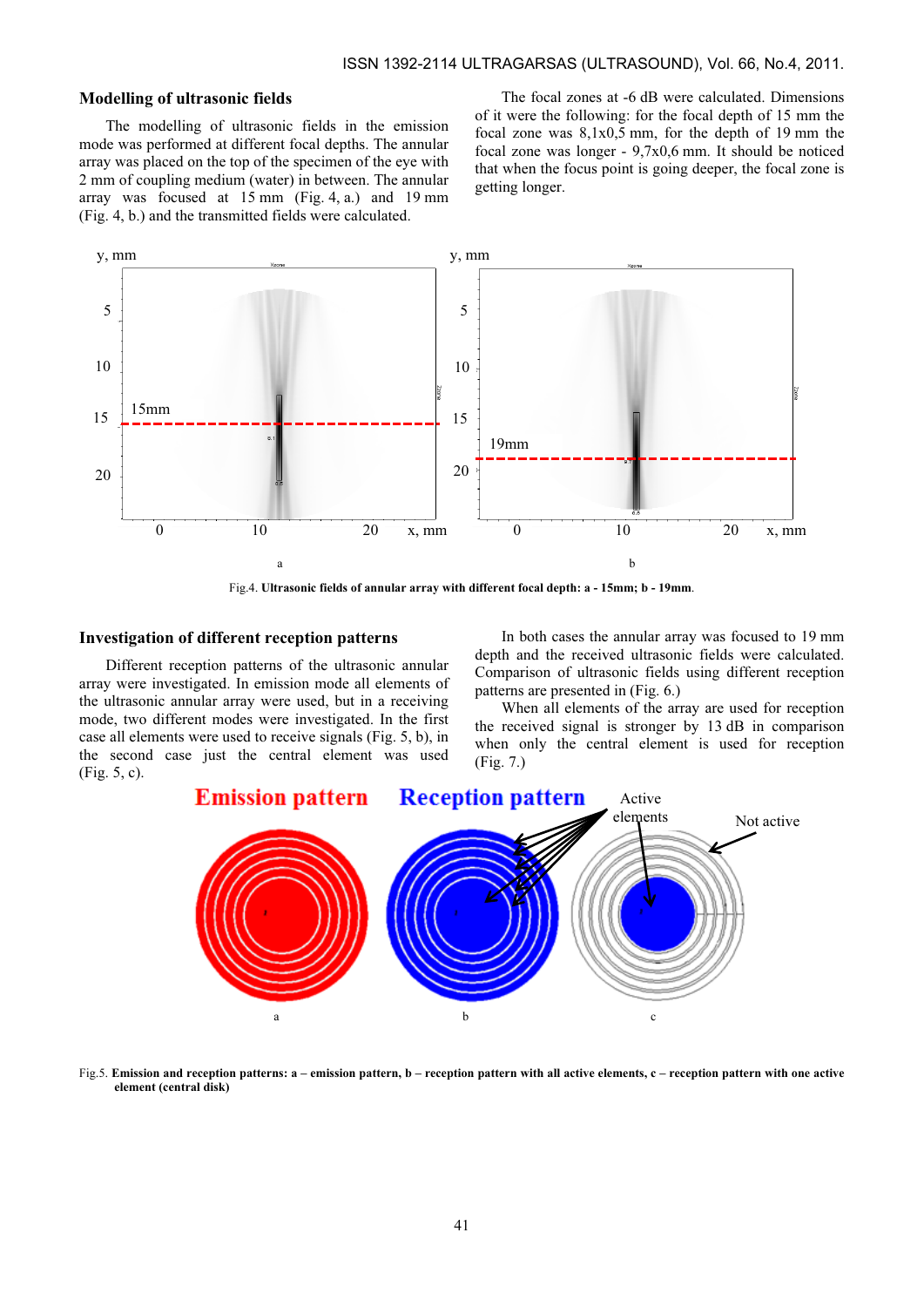

Fig.6. Received ultrasonic fields, when all elements are used for reception (a); just central element is used for reception (b)



Fig.7. Comparison of amplitude for two reception modes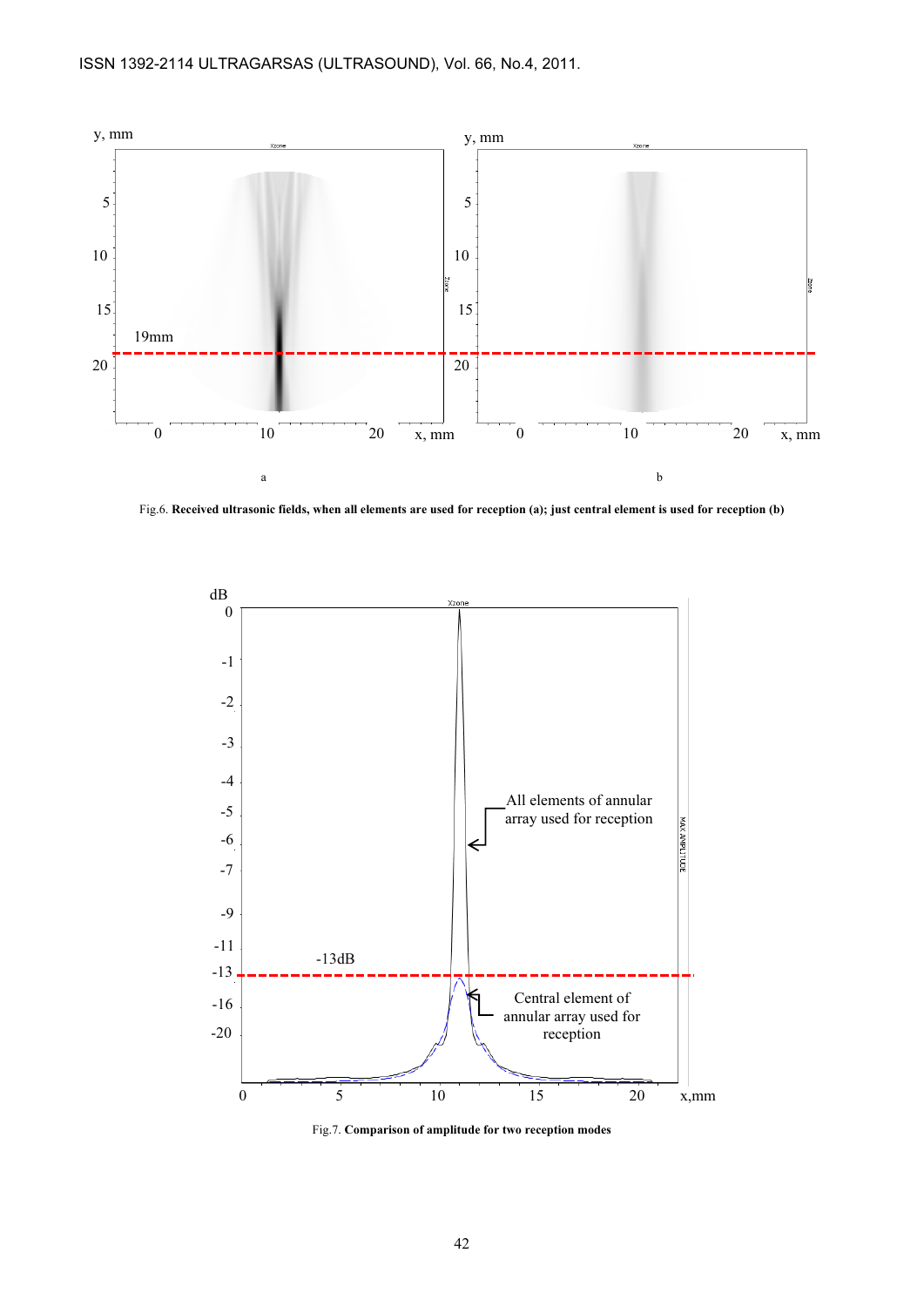## The model of the eye with tumour

Tumours in the eye are classified according to their sizes (Table 2). Most important is to detect the tumour in the early stage, i.e., when it is small, in order to prevent its further dangerous progression. Therefore a small tumour was included into the model of the eye (Fig. 8). The tumour zone was added at the back of the vitreous, with 1,56 mm thickness and 7,5 mm basal diameter. The parameters of the tumour used for modelling are presented in Table 1.

| <b>Tumours</b>   | Tumour thickness,<br>mm | Tumour basal diameter,<br>mm |  |
|------------------|-------------------------|------------------------------|--|
| Small<br>$<$ 3mm |                         | $\leq 10$ mm                 |  |
| Medium           | $3 - 5$ mm              | $\leq 15$ mm                 |  |
| Large            | $5 - 10$ mm             | $\leq$ 20 mm                 |  |
| Extra-large      | $>10$ mm                | $> 20$ mm                    |  |

Table 2. Size of the tumours in the eye [6].

The influence of the attenuation of the signal was investigated. The model of the eye with a tumour in it was used to model signal losses due to attenuation in the eye. The transmitted ultrasonic field of the annular array when attenuation is not taken into account is presented in Fig. 9a and when is taken into account is presented in Fig. 9b.



Fig.8. Model with a tumour in the eye

The amplitude of the transmitted signal was compared at the focal depth of 19 mm in both cases, and the difference was -7 dB (Fig. 10.)



Fig.9. Ultrasonic transmitted field: a - without attenuation; b - attenuated

#### Modelling using sector scanning

To make imitation of real ultrasonic eye scanning, the model using sector scanning has been developed. The annular array was positioned 4 mm above the eye (4 mm of coupling medium – water). In this model, the annular array was positioned at the central position but with a variable scanning angle. The starting position of the array was -23,2°. The array was scanned by 116 steps, the single step

was  $0,4^{\circ}$ , the final position was at the +23,2 $^{\circ}$  (Fig. 11). The focus point was 19 mm in depth.

Once again, two operating modes of the array were investigated. All annular array elements were used to transmit signals, but in the reception two different modes were used as well. The first time all elements were used to receive signals (Fig. 12a), the second time just the central element was used (Fig. 12b).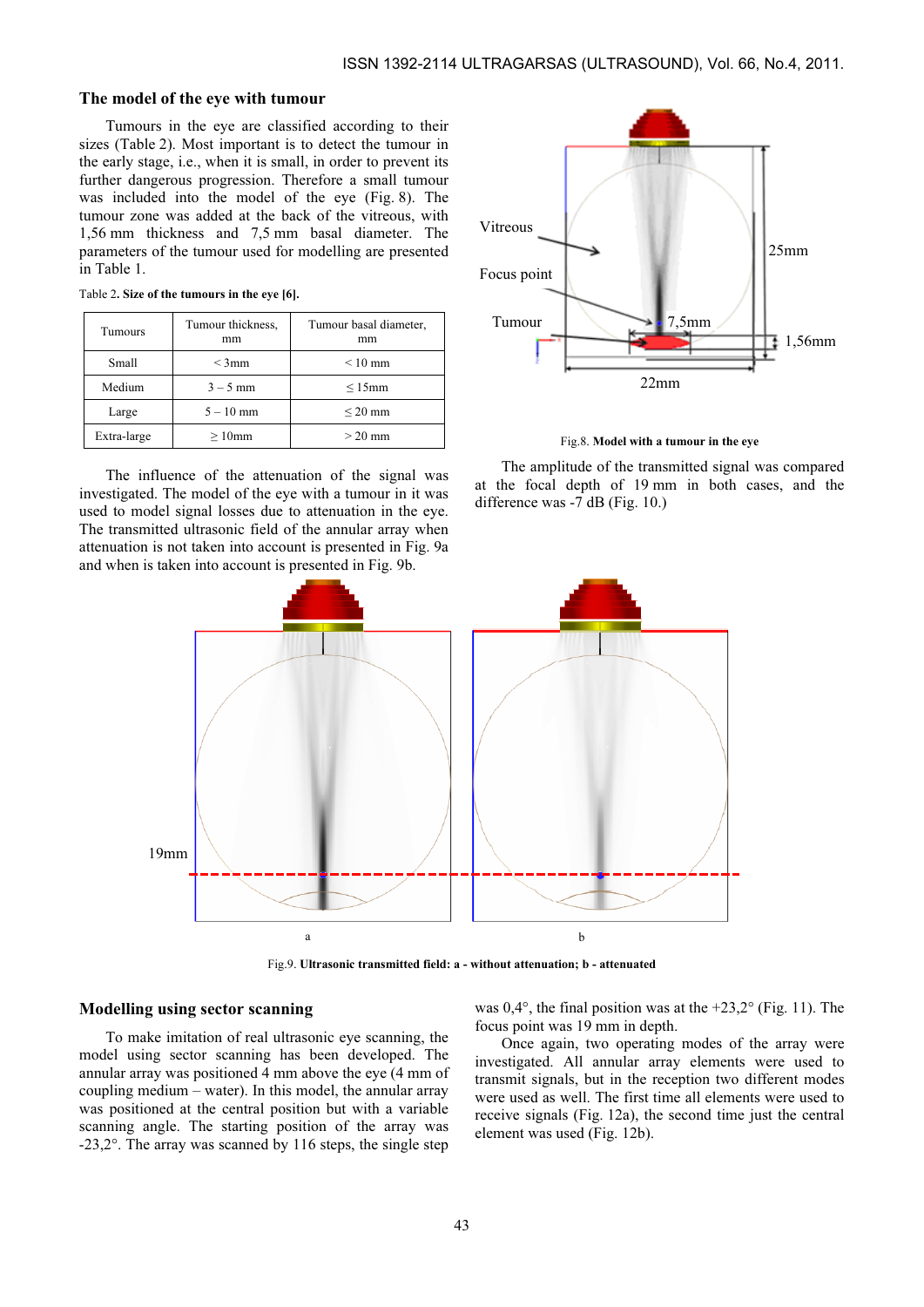

Fig.10. Amplitude difference when attenuation was taken into account at the focal point of 19 mm



Fig.11. Sector scanning model



Fig. 12. Sector scan results: a 0 all elements were used for reception; b - only the central element was used for reception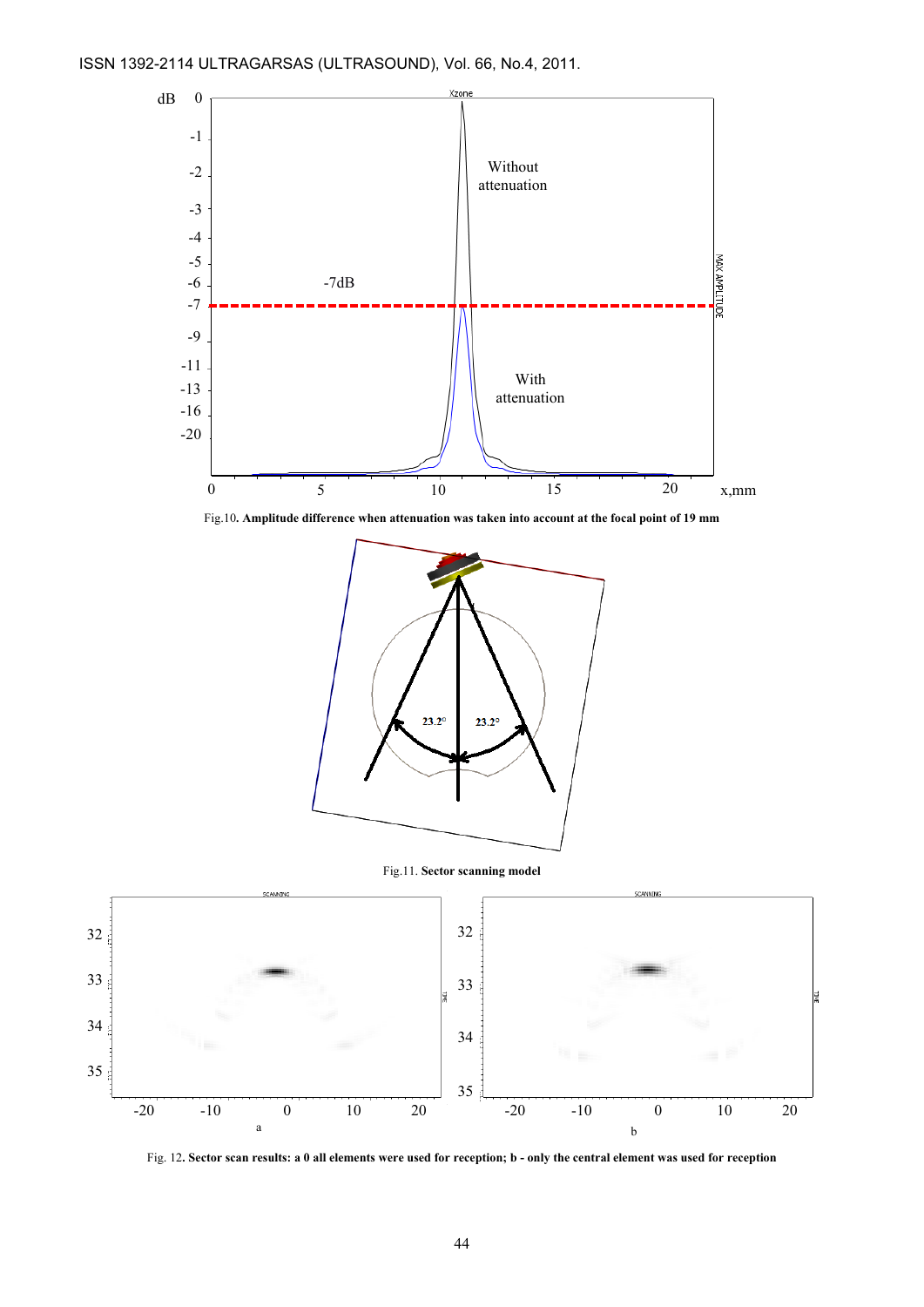The signal amplitude was compared in both cases, and results show, that the signal amplitude at the central position of the annular array is less by 10dB when just the central element of the annular array is used for reception (Fig. 13.)



Fig.13. Echo-dynamic curve, signal amplitude difference at central position

#### Experimental verification

The experimental verification of the modelling results was performed using ultrasonic imaging systemattachment for diagnosis of the eye structure, which was proposed in [5]. The diagnostic system consists of the conventional ophthalmological scanner, the ultrasonic probe (annular array), the splitter for acquisition of raw signals, the preamplifier for initial amplification and the main data acquisition unit for digitization of pre-processing and transferring to a computer for the storage. The experimental set-up of the diagnostic system with ultrasonic imaging system-attachment is presented in Fig.14.

The portable data acquisition system-attachment includes the ARM9 family-based embedded computer, programmed for acquisition of a whole B-scan frame, the time interleaved analog-digital converter, preamplifier, amplifier with the time varying gain, the user selectable matrix of the band-pass filters in the frequency band of 5..40 MHz and FPGA chip for control of synchronous sampling of reflected ultrasonic signals.

The basic ultrasonic scanning of the eye was performed with a conventional ophthalmological echoscope. The ultrasonic probe of this scanner was excited by a pulse having the central frequency of 10 MHz. The measured conventional B-scan was visualised on the screen of the ophthalmological echoscope. For a further processing and analysis of the RF signals, they were transmitted to the signal capturing and processing systemattachment via appropriate splitting connector. The B-scan images reconstructed from the acquired ultrasonic RF signals reflected from the eyes without and with tumour are presented in Fig.15a and b.

## Conclusions

The investigation of optimal operating mode of the ultrasonic annular array used in ophthalmology was performed. The investigation zone was at the back of the eye where melanoma tumours can exist. Because of that, a focused ultrasonic beam was used in a transmission mode, in order to focus the ultrasonic waves at the depth of the investigation zone. Two different reception modes of the annular array were investigated – when all elements and just the central element are active. Results had shown that at least -10dB signal loss is to be expected when signals are received using just the central element of the annular array.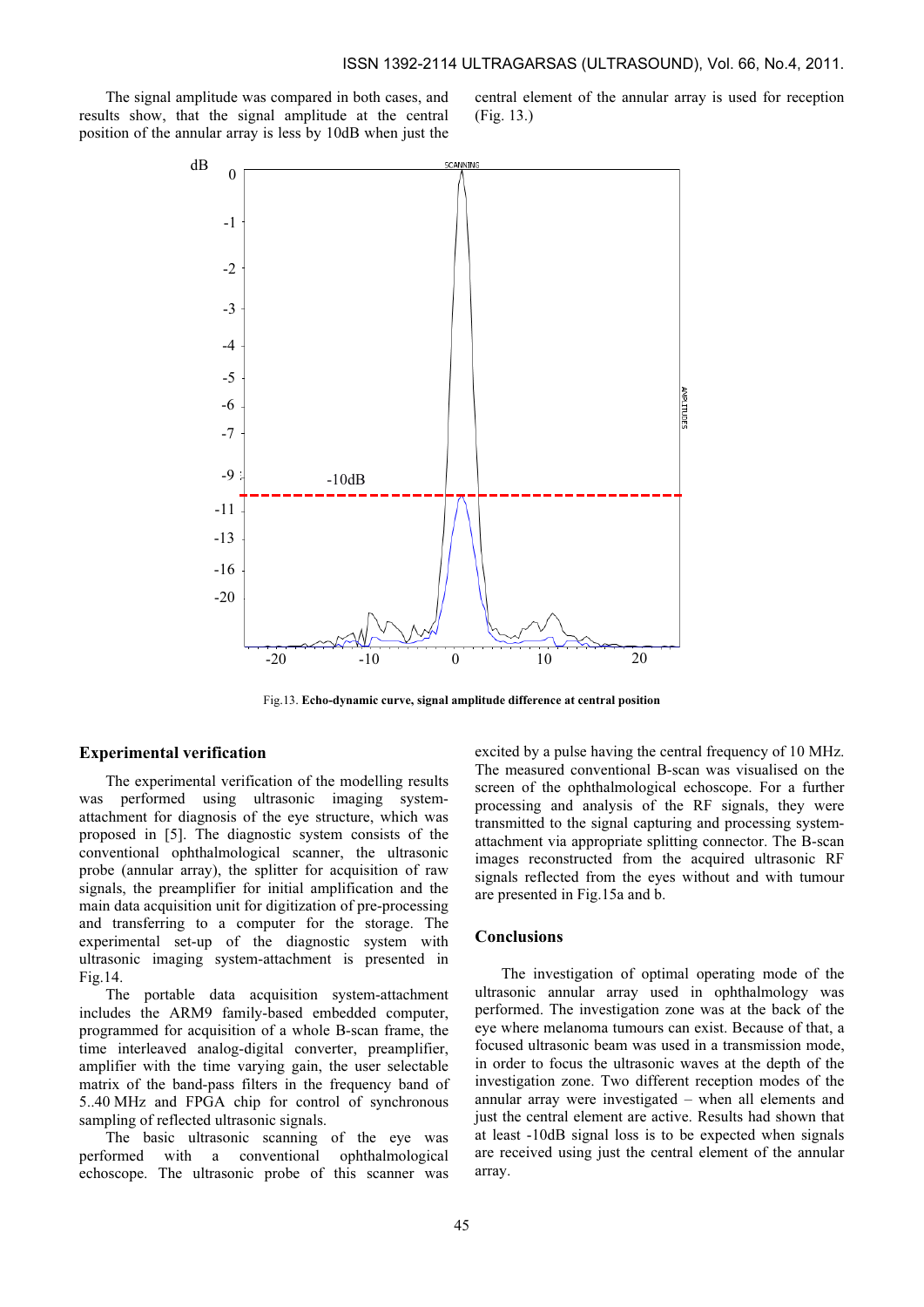## ISSN 1392-2114 ULTRAGARSAS (ULTRASOUND), Vol. 66, No.4, 2011.



Fig.14. The experimental set-up for investigation of the eye tumours with conventional ophthalmological scanner and the ultrasonic imaging system-attachment.



Fig.15. The B-scan images of the healthy eye (a) and the eye with a tumor (b).

The tumour in the eye can be detected also in the case when only the central element of annular array is used for reception. The benefit of central element application is related to a wider spatial coverage of the internal structure of the eye due to a wider directivity pattern in a reception mode.

#### References

- 1. Pope D. C. Melanoma: Prevention. Detection and Treatment. Yale University Press. 2005. P.204.
- 2. Acharya U., Rajendra Ng., Eddie Y. K. Suri, Jasjit S. Image modeling of the human eye. Artech House publisher. 2008. P. 337.
- 3. Rajendra Acharya U., Wong Li Yun, E. Y. K. Ng, Wenwei Yu, Jasjit S. Suri. Imaging systems of human eye: A Review: Journal of Medical Systems. 2007. Vol.32. No. 4. P.301-315. http://dx.doi.org/10.1007/s10916-008-9135-y
- 4. Jérôme Poguet, Imasonic S.A. Jérôme Marguet, Imasonic S.A. Fabrice Pichonnat, Imasonic S.A. Laurent Chupin, Imasonic S.A. Phased Array technology: concepts, probes and applications. The e-Journal of Nondestructive Testing. Kirchwald. NDT.Net. ISSN 1435- 4934. 2002. Vol. 7. No. 5. P. 1-5.